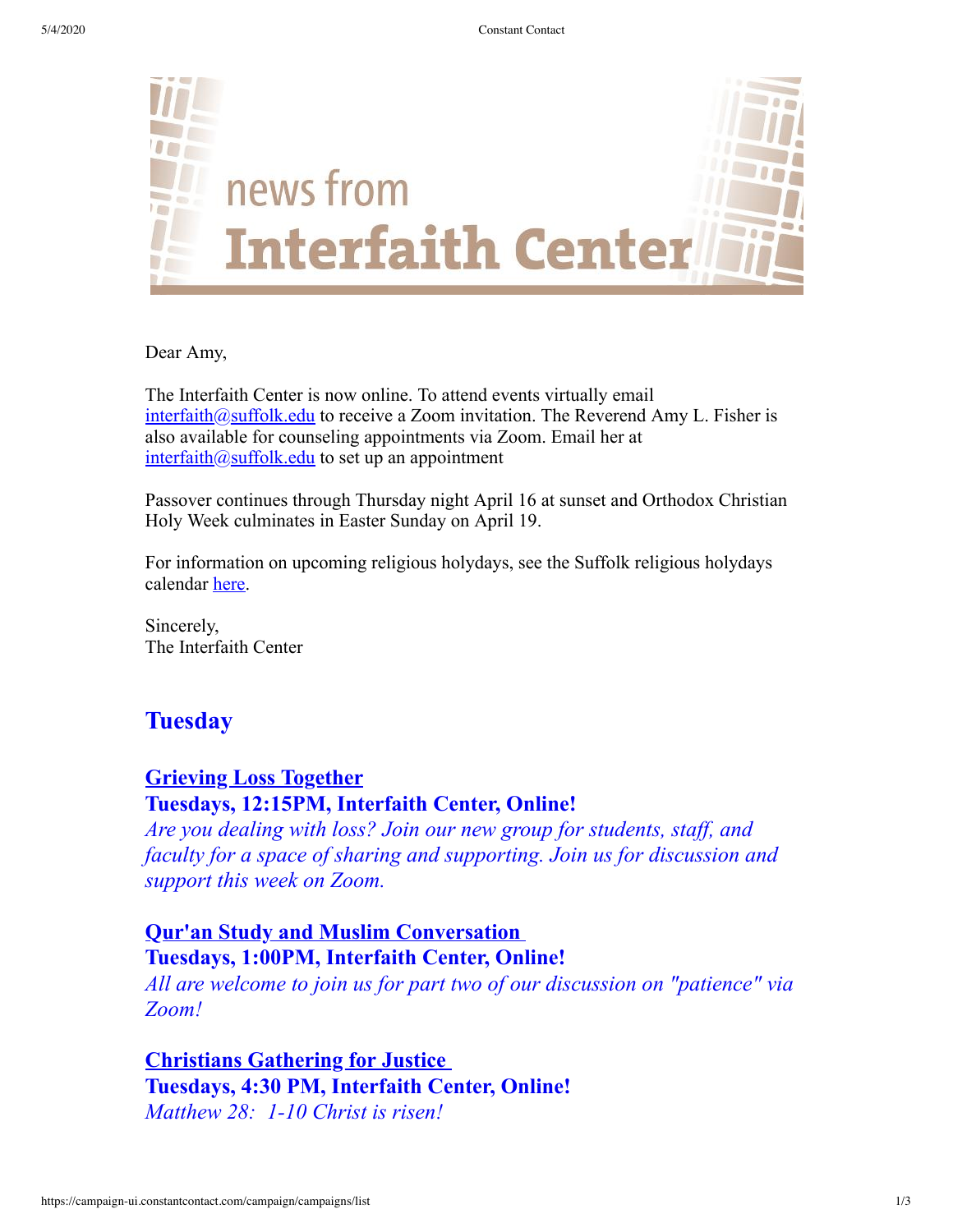# **Wednesday**

## **Witches, Feminists, and Pagans! Wednesdays, 2:00 PM, Interfaith Center, Online!**

*Curious about witchcraft, feminism, paganism, or some combination of the three? Join us for conversation and community via Zoom!*

# **Thursday**

#### **Atheists, Humanists, Agnostics, and Anti-theists (AHAA!) Thursdays, 11:00AM, Interfaith Center, Online!**

*Should mindfulness be allowed to be taught in public schools? Join us on Zoom for a discussion of the role of religion in public education with special guest Adam Westbrook, Director of the Center for Community Engagement.*

#### **Zazen Buddhist Meditation Thursdays, 1:00PM, Interfaith Center, Online!**

*Join us for sitting meditation and conversation over Zoom. If you're curious about how to incorporate contemplative practice into your daily routine under quarantine or social distancing, see [these](https://plumvillage.org/articles/a-zen-masters-tips-for-staying-sane-in-challenging-times/?fbclid=IwAR2XjCXyPPepSNdxraksAH3S2pNCmlwg8MKmM86Ib8LBYsViWlczdRo8QCo) tips compiled by Sister True Dedication of Plum Village.*

## **Contemplative Mysticism Thursdays, 3:00PM, Interfaith Center, Online!**

*This week we will continue with contemplative drawing! Join us for some virtual art-making.*

**BOOK OF THE WEEK:** *Beloved* **By Toni Morrison**

**This week's Book of the Week is** *Beloved* **by Toni Morrison. This 1987 American novel takes place after the Civil War, and is based on the story of Margaret Garner, an African American who attempted to escape slavery in Kentucky. A story of trauma, pain, and relationships; delve into the this prize-winning story that explores the psychological effects of slavery.**

### Interfaith Center, Suffolk University

For more Information, please contact: Reverend Amy Fisher, University Chaplain  $(617)$  573-8325, interfaith@suffolk.edu <http://www.suffolk.edu/interfaith>